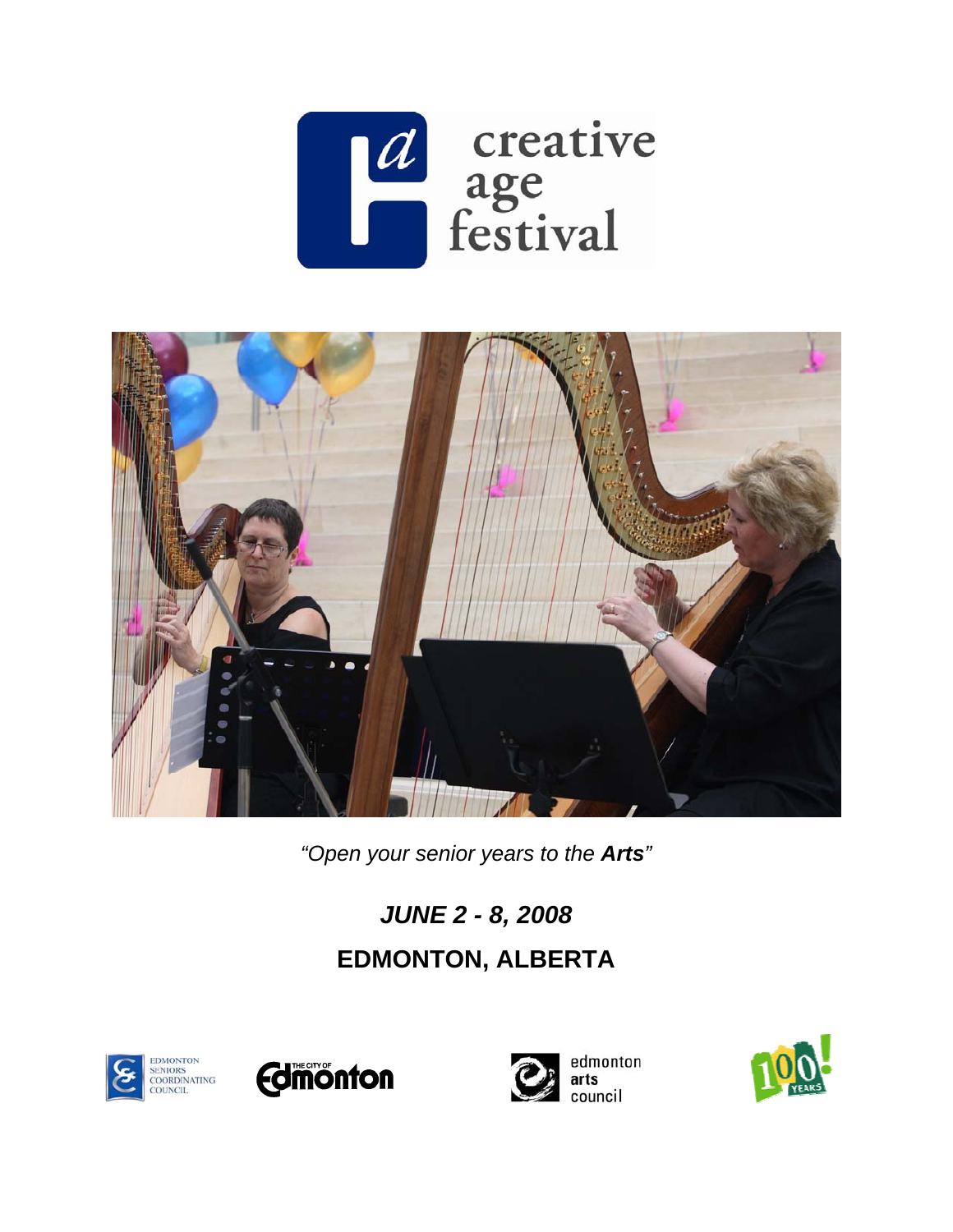The **CREATIVE AGE FESTIVAL** was launched during Seniors Week, June 2-8, 2008, as Edmonton's newest festival and Canada's largest in celebration of "arts and aging".

From the seeds of a desire, originating in the Arts and Humanities in Medicine Program at the University of Alberta, to promote more arts programming for seniors, the festival concept grew to include many **community partners**, including the City of Edmonton, the Edmonton Seniors Coordinating Council, the Edmonton Arts Council, the Nina Haggerty Centre for the Arts, Capital Health, Edmonton Public Library and other faculties within the university.

Following a few short months of brainstorming and planning by the organizing committee, comprising representatives of all of the partners, and with the help of some sponsor dollars and a festival producer hired in the weeks leading up the event, it all came together quickly. A website was launched to assist with promoting the festival and raising public awareness, and all of the festival activities were offered to the public **free** of charge.

More than 1,000 seniors took part in the activities and organizers are optimistic that the 2008 Creative Age Festival marked the beginning of a significant initiative in our city. Over the span of the first three days of the event, the profile of arts and aging was raised markedly in the community through participation by seniors and staff representatives from senior-serving organizations, and by the media, both local and national.

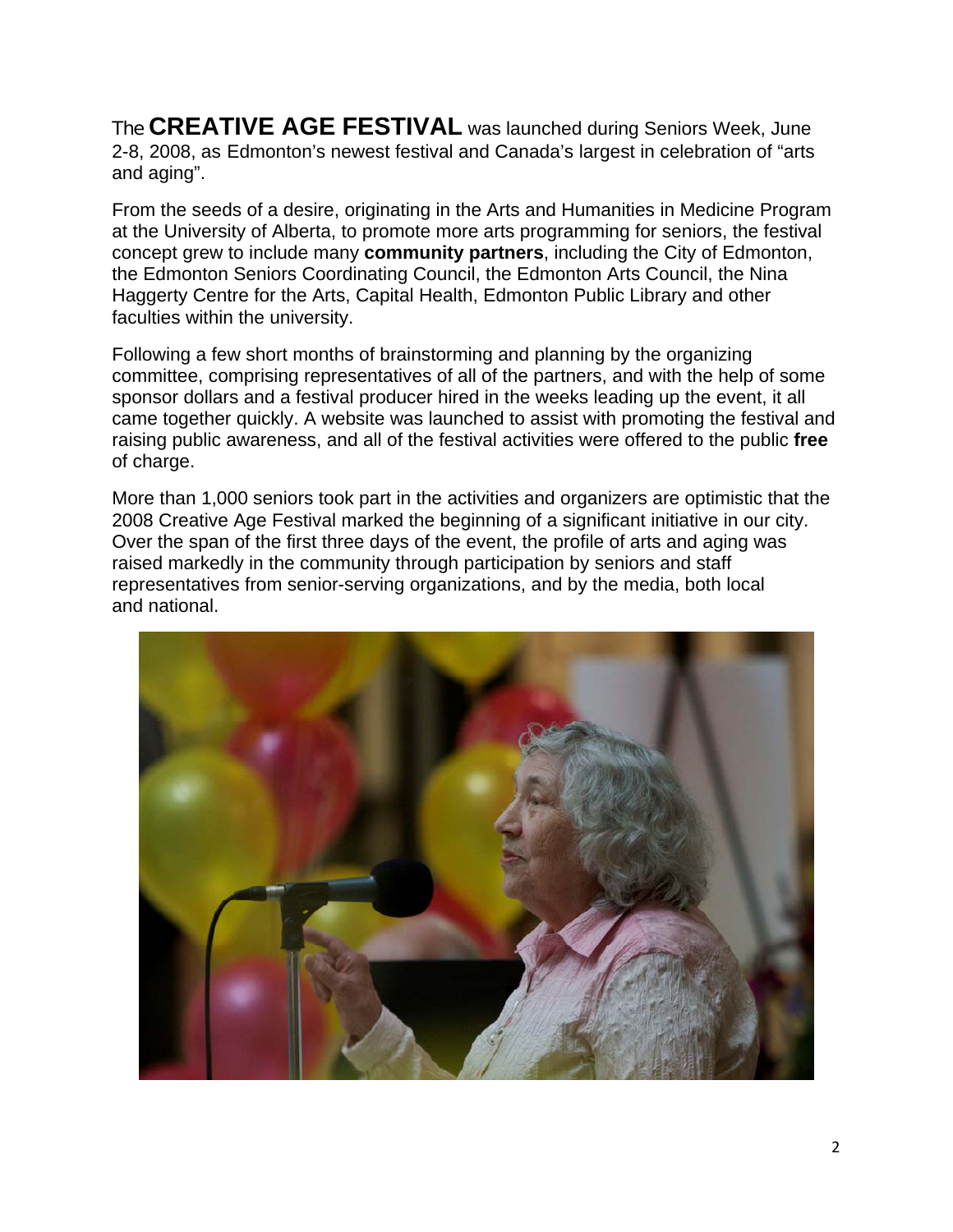# **BENEFITS OF ARTS FOR OLDER ADULTS**

• The festival highlighted the importance of the arts for older adults (55 years and older) in relation to creative expression, lifelong learning, health (physical and mental), and well-being.

*"Research states that seniors who are involved in the arts report improved health, fewer visits to the doctor, decreased use of medication, decreased loneliness, decreased depression and increased morale."* S. Perlstein, 2008

• The contribution of arts involvement to the vitality of communities is significant it stimulates the economy, draws tourists, and contributes to both the social and cultural aspects of the community.



# **CREATIVE AGE FESTIVAL OVERVIEW**

#### **PURPOSE:**

- To recognize the vital contribution and benefit of the arts in relation to lifelong learning, creative expression, mental and physical health, and overall well-being;
- To recognize and celebrate artistic accomplishments of seniors;
- To encourage increased opportunities and arts-based participation by seniors; and
- To promote and encourage quality arts-based programming and engagement in later life.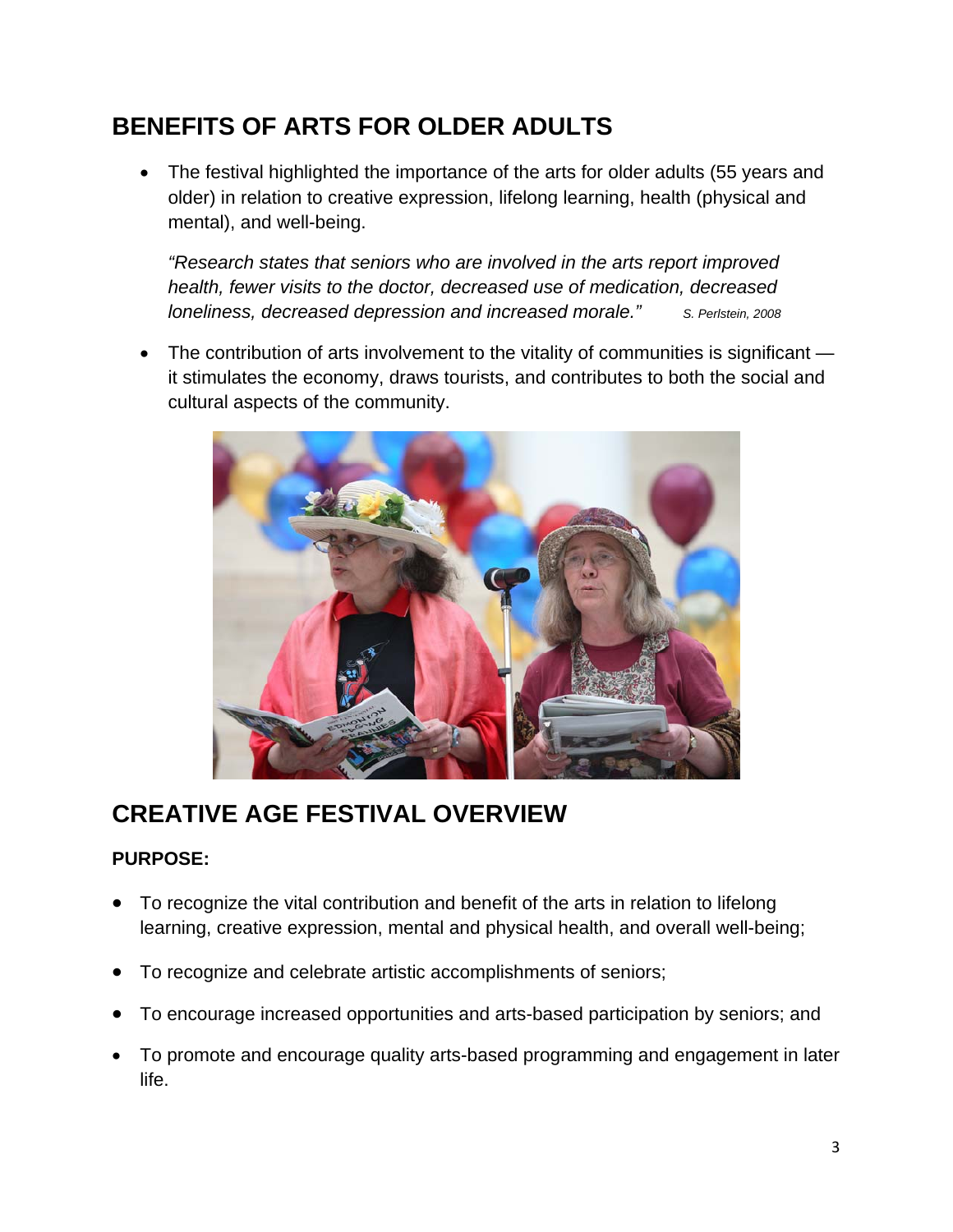#### **FOCUS:**

The festival's five **focus areas** are: visual arts/photography, theatre/performance, music/song, creative writing/literary arts, and films on arts and aging.



### **2008 FESTIVAL HIGHLIGHTS**

- **Launch Celebration** at City Hall with drama, music and poetry performances by older adults; welcoming address by Mayor Stephen Mandel; brief address by keynote speaker Susan Perlstein to whet everyone's appetite for what was to come; and interactive displays/visual arts exhibits.
- **Celebration of Creative Aging Symposium** at the University of Alberta that attracted participants from across Canada. Highlights included:
	- o keynote address by Susan Perlstein (Director of Education and Training for the National Center on Creative Aging, Washington, DC);
	- o twenty dynamic breakout sessions ranging from art, intergenerational programs, dance, and drama to creativity, humour, writing, and promising practices (local programmers were invited to showcase their projects);
	- o a panel discussion on increasing support of Creative Aging locally, provincially, and nationally;
	- o formation of a great network of like-minded individuals.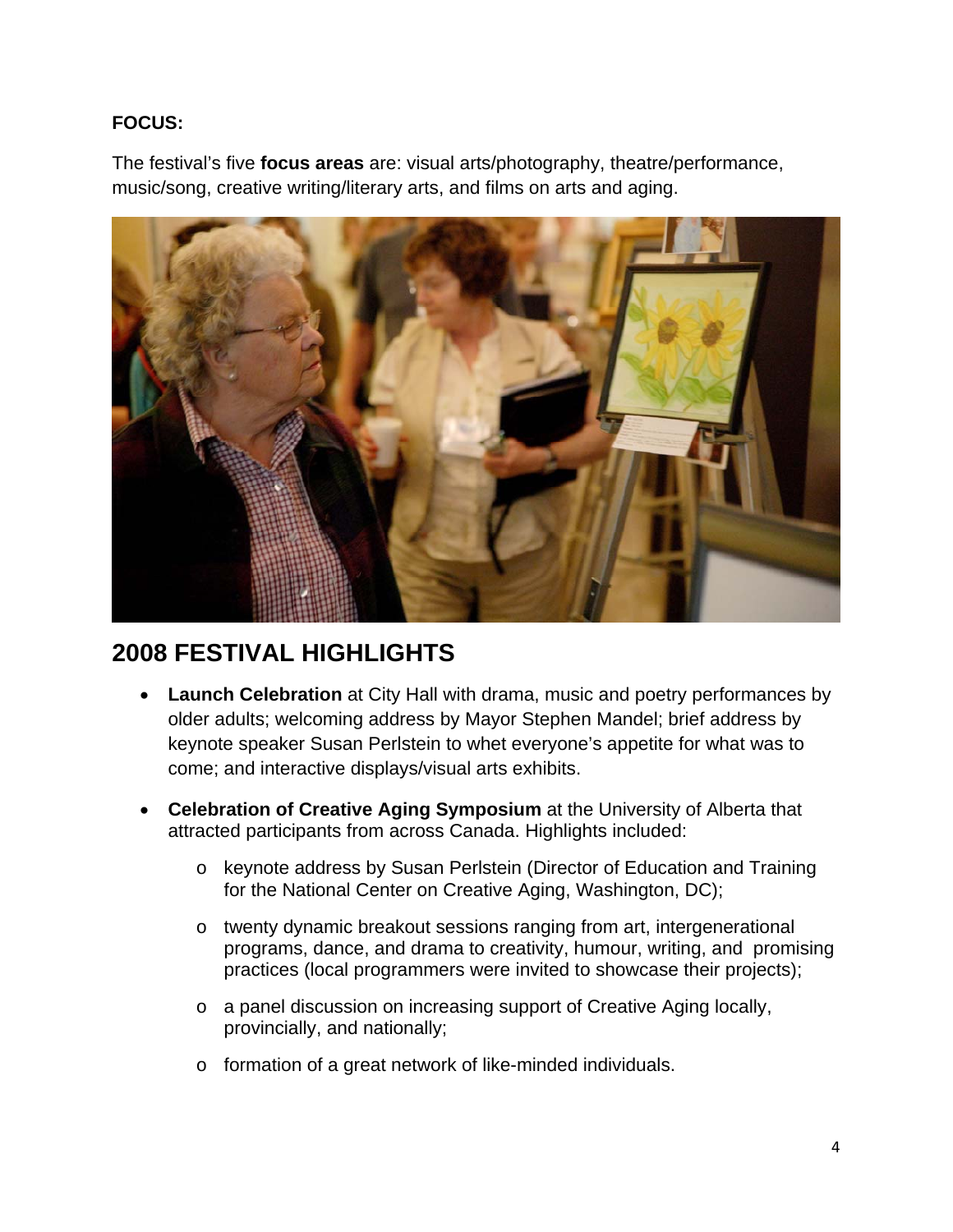

• **Ten Arts Workshops** at the Seniors Association of Greater Edmonton (SAGE), the U of A Faculty of Extension building, Art Gallery of Alberta and Edmonton Public Library, led by professional artists, provided an opportunity for older adults to learn new skills in creative dance, stand-up comedy, visual arts, writing, music composition, drawing, and drama. Feedback assured organizers the workshops were appreciated. A resource directory is being compiled with names of instructors that senior organizations can approach to offer these types of classes throughout the year.



• **Two Film Events** at Edmonton Public Library and the Glenrose Rehabilitation Hospital featured "arts and aging" films *The Courage to Dream, Do Not Go Gently, Tibor Jankay: The Art of Survival* and Amargosa.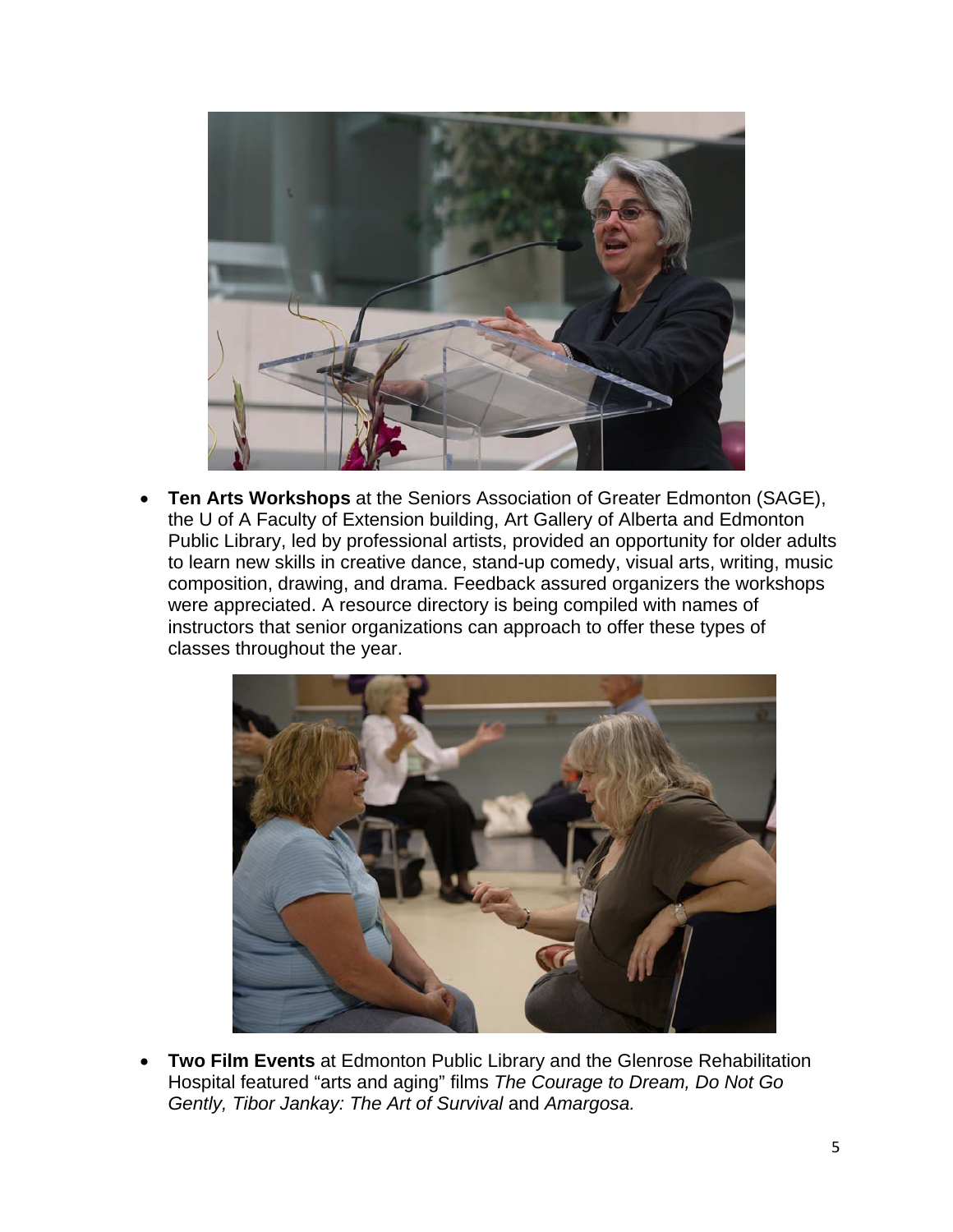• **Four Community Arts Cafés** at SAGE and Axis Café enabled seniors to showcase their artistic talents. Art and artisan displays, performances by some local senior choirs and singing groups, and short stories and poetry written and read by local seniors, were presented in a lively, fun atmosphere.



- **Calendar of Events** promoted other seniors events in the community.
- **Art Gallery of Alberta** offered free admission to seniors all week.
- **Creative Age Party/Finale** at the U of A Faculty of Extension building gave organizers and attendees a chance to celebrate with The Trocadero Orchestra Big Band, while Arthur Murray Dance Studio couples encouraged audience members to get out on the dance floor and kick up their heels. Mayor Mandel, Councillors Linda Sloan and Ben Henderson, and former Councillors Janice Melnychuk and Michael Phair showed their support by joining in the festivities.

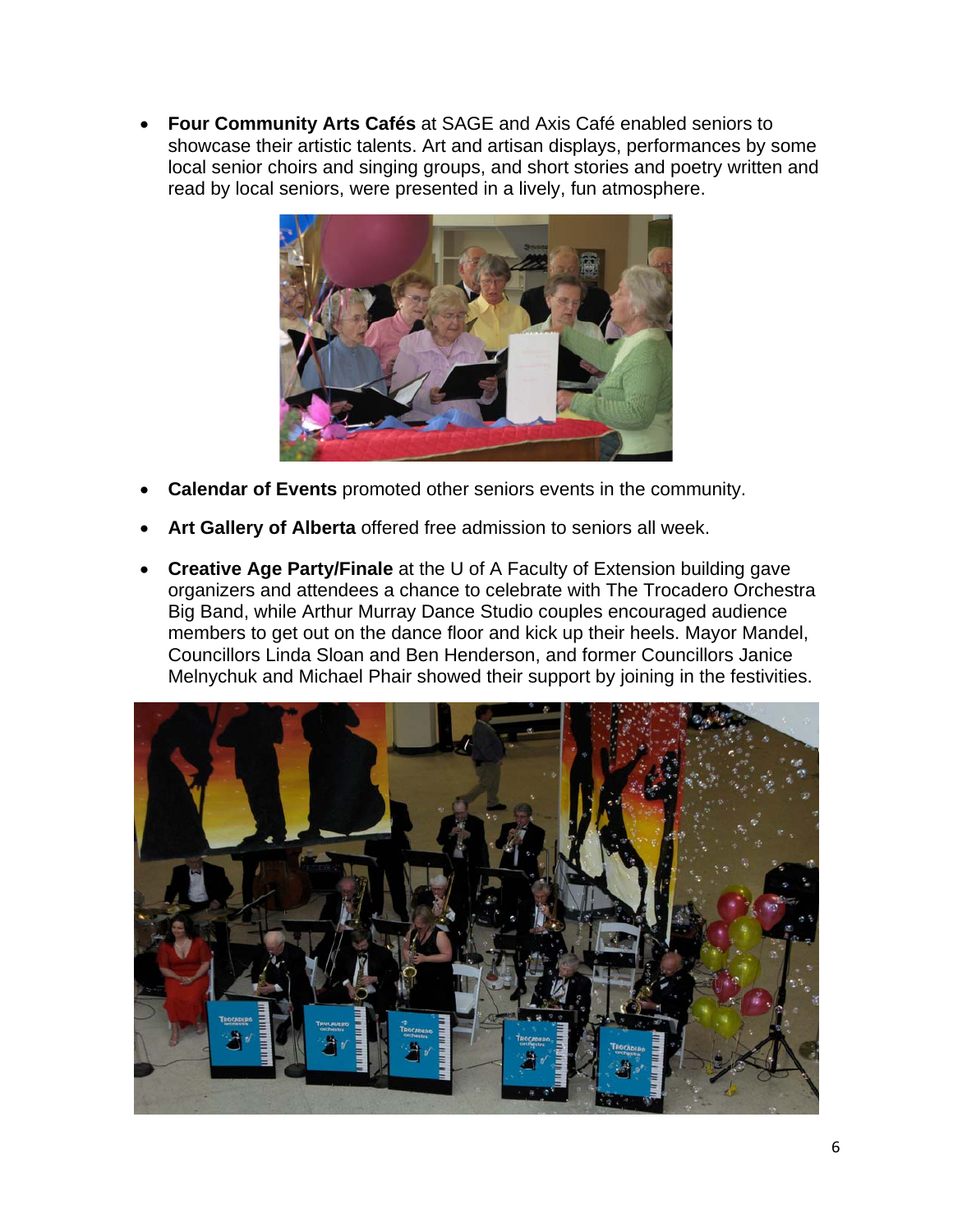# **SUCCESS INDICATORS**

The first year was an outstanding success!

- **1,000 participants** attended key festival events and an additional **1,000 older adults** attended local senior centres to have tea with the Mayor as part of the festival outreach.
- **Over \$50,000** was received from sponsors including the City of Edmonton, University of Alberta, Edmonton Seniors Coordinating Council, Edmonton Arts Council, SAGE, City Lumber Corporation, Capital Health-Community Care, the Nina Haggerty Centre for the Arts, United Active Living Inc., Alberta Centre on Aging, Edmonton Public Library, Perpetual Notion (brochure and poster design), and other corporate and community sponsors. The festival realized a small surplus that will support planning for 2009.
- **Extensive collaboration and coordination** between seniors and arts community stakeholders
- **High profile media coverage** of the festival, importance of the arts for older adults, and the skill of senior artists
- Well-used and informative **festival website** www.creativeagefestival.ca
- **Leading edge research** shared with arts and seniors organizations
- **Older adults** were actively involved in all aspects of the festival ... **senior artists** provided inspiration to all!

### **PLANNING**

Planning is underway for the 2009 **Creative Age Festival,** which will expand as interest and resources increase. Future work (beyond the festival) related to arts and aging is also being explored.